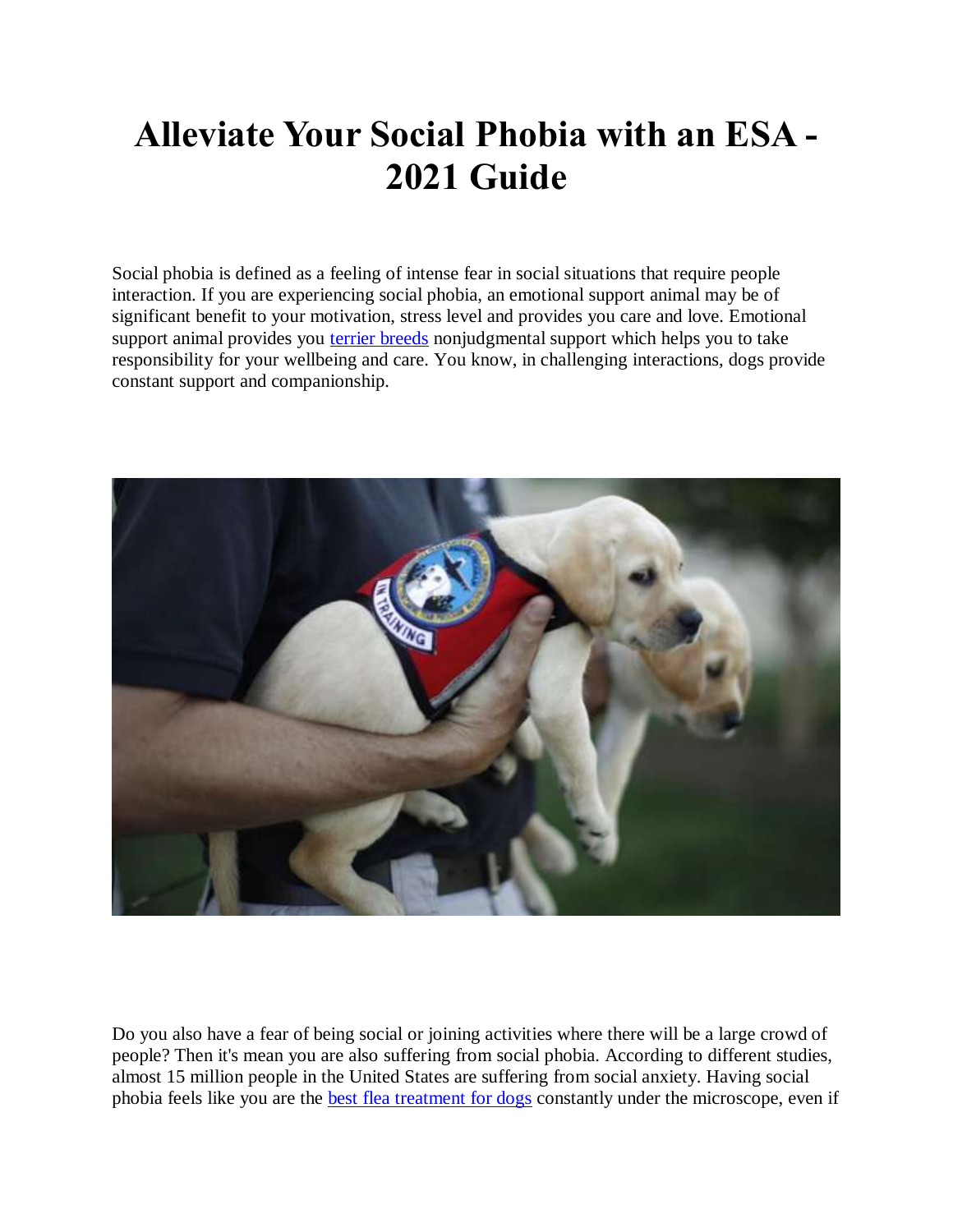no one is observing you closely. These feelings can pressurize you to avoid any kind of social interaction. As social anxiety is based on the fear of being criticized and judged by others, it can be extremely difficult to maintain a close relationship with people.

An emotional support animal can provide you the first step to build bonds with other people. Interacting with emotional support animals can prove to be very beneficial for people with emotional and psychological distress. Animals have been shown to reduce the stress level and also boost mood. While ESA plays a happy and important role in society, they are particularly beneficial for those who are experiencing social anxiety symptoms. Animals, particularly dogs offer a sense of security and social buffer to those who may feel anxiety in day to day life. [ESA](https://www.realesaletter.com/sample-esa-letter)  [letter](https://www.realesaletter.com/sample-esa-letter) promotes social connections and interactions that can protect you from a feeling of fear and worry. Social anxiety can make it impossible for you to live fully and freely. An ESA dog can help you to interact with people more easily and with more confidence.

## **How ESA's Help with Anxiety**

Interaction with ESA can have great benefits on the functioning of humans. In terms of physiology, your interaction with animals can trigger the release of different chemicals that helps to improve your mood by reducing stress. ESA provides support in many anxiety-inducing situations such as exams, flying on an airplane and navigating life after a traumatic and stressful event. The presence of emotional support animals helps boost confidence by reducing panic attacks and the [best canned dog food](https://www.realesaletter.com/blog/best-canned-dog-food) promoting connection and social interaction.

## **Getting an ESA for Social Anxiety**

Getting an ESA dog for social anxiety required an **emotional support dog letter** from a registered mental health care professional. Specifically, this letter should state that individual requiring an ESA is under their care and the patient should have an ESA for assistance with their social anxiety. Although emotional support animals cannot even speak they provide you someone to talk to and through their affection can reduce the feelings of anxiety. Dogs need to go out. Therefore when you take your [cbg vs cbd](https://www.realesaletter.com/blog/cbg-vs-cbd) canine out then it's mean you 'break the ice' of interacting people. People suffering from social anxiety are usually anxious about shopping, talking on the telephone, eating in public and difficulty speaking.